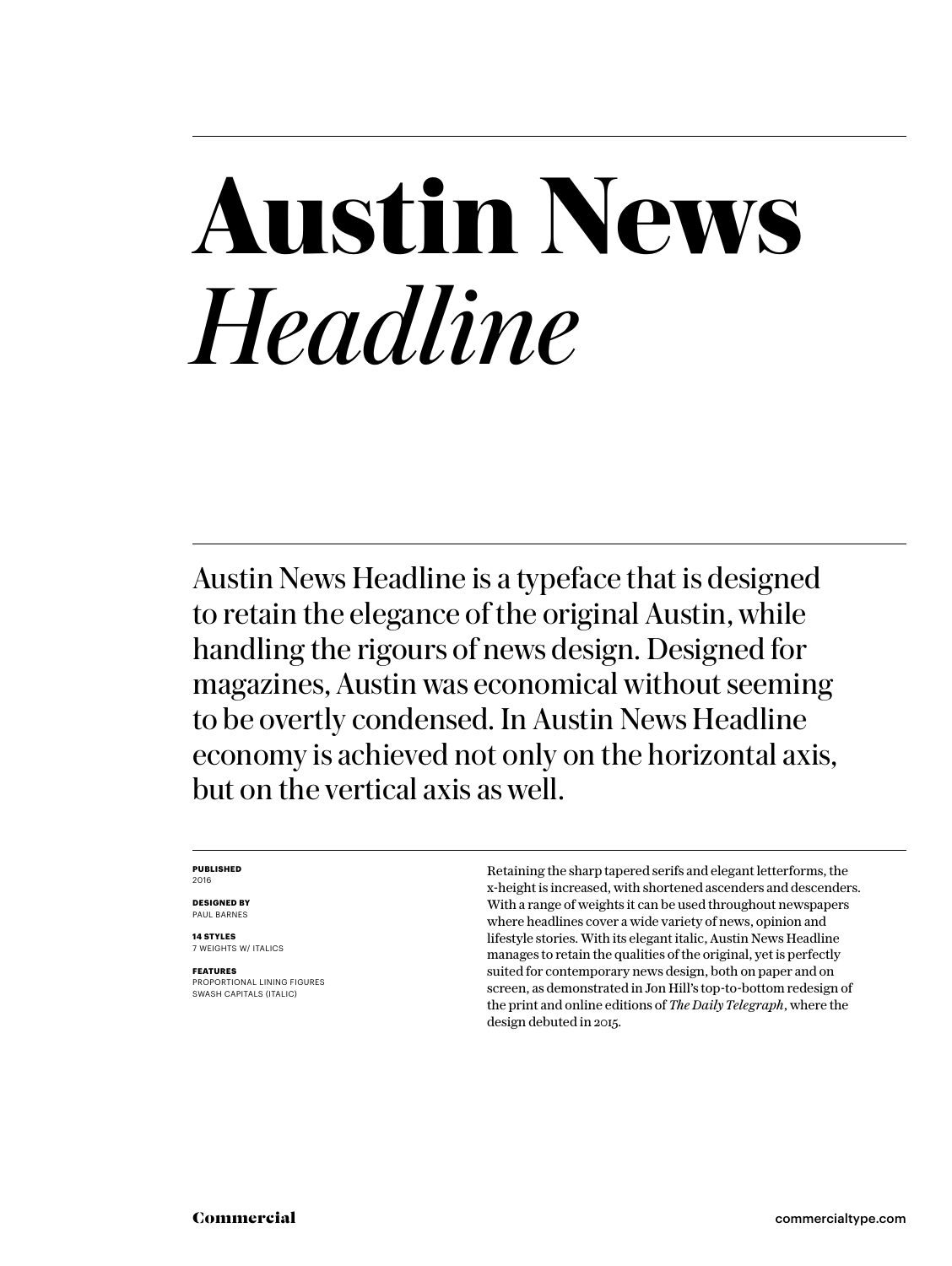Austin News Headline Light *Austin News Headline Light Italic* Austin News Headline Roman *Austin News Headline Italic* Austin News Headline Medium *Austin News Headline Medium Italic* **Austin News Headline Semibold** *Austin News Headline Semibold Italic* **Austin News Headline Bold** *Austin News Headline Bold Italic* **Austin News Headline Extrabold** *Austin News Headline Extrabold Italic* Austin News Headline Fat *Austin News Headline Fat Italic* Austin News Headline Ultra *Austin News Headline Ultra Italic*

NOTE: AUSTIN NEWS HEADLINE IS NOT SUITABLE FOR USE AT THIS SIZE. SEE FOLLOWING PAGE FOR MINIMUM SIZING RECOMMENDATIONS.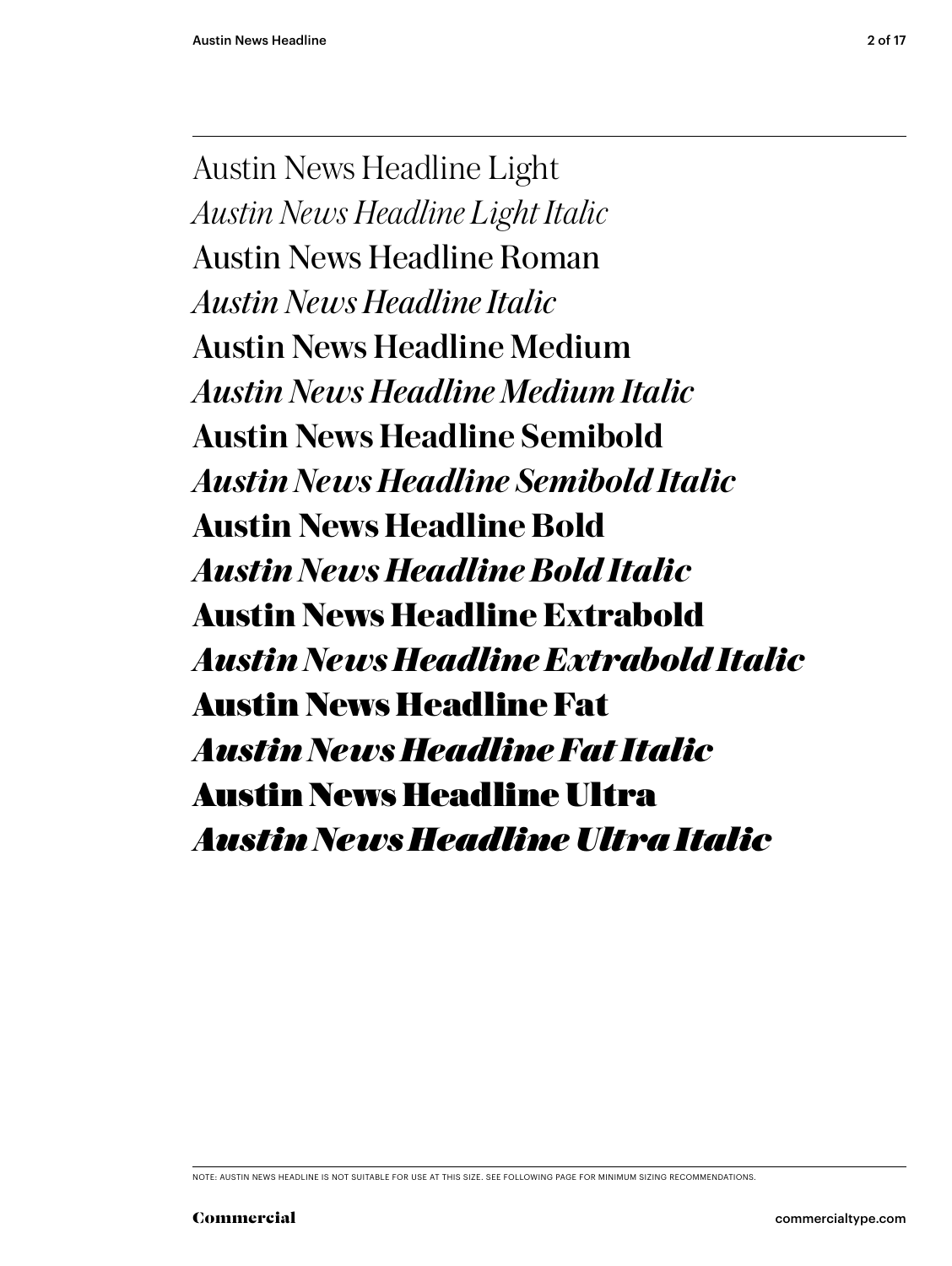#### **RECOMMENDED MINIMUM & MAXIMUM SIZES**

| TEXT, 6-18 PT | THE ENGLISH EAST INDIA COMPANY was established in 1600 and granted the Royal Charter |
|---------------|--------------------------------------------------------------------------------------|
|               | by Queen Elizabeth. These first several voyages which they                           |
|               | had fitted out for India, centred mainly around silk                                 |
|               | cotton, rum, and opium. In 1612 they banded                                          |

DECK, 18 – 48 PT

Through the enmities of the Dutch India Co Several mishaps befell their crew During critical voyage

HEADLINE, 48 PT+

# Endured through The utmost  $\mathsf{K}\,\mathsf{N}$ lowski

Successfully Conduct Instigate from ARTE HEADLINE CONDENSED, 48 PT-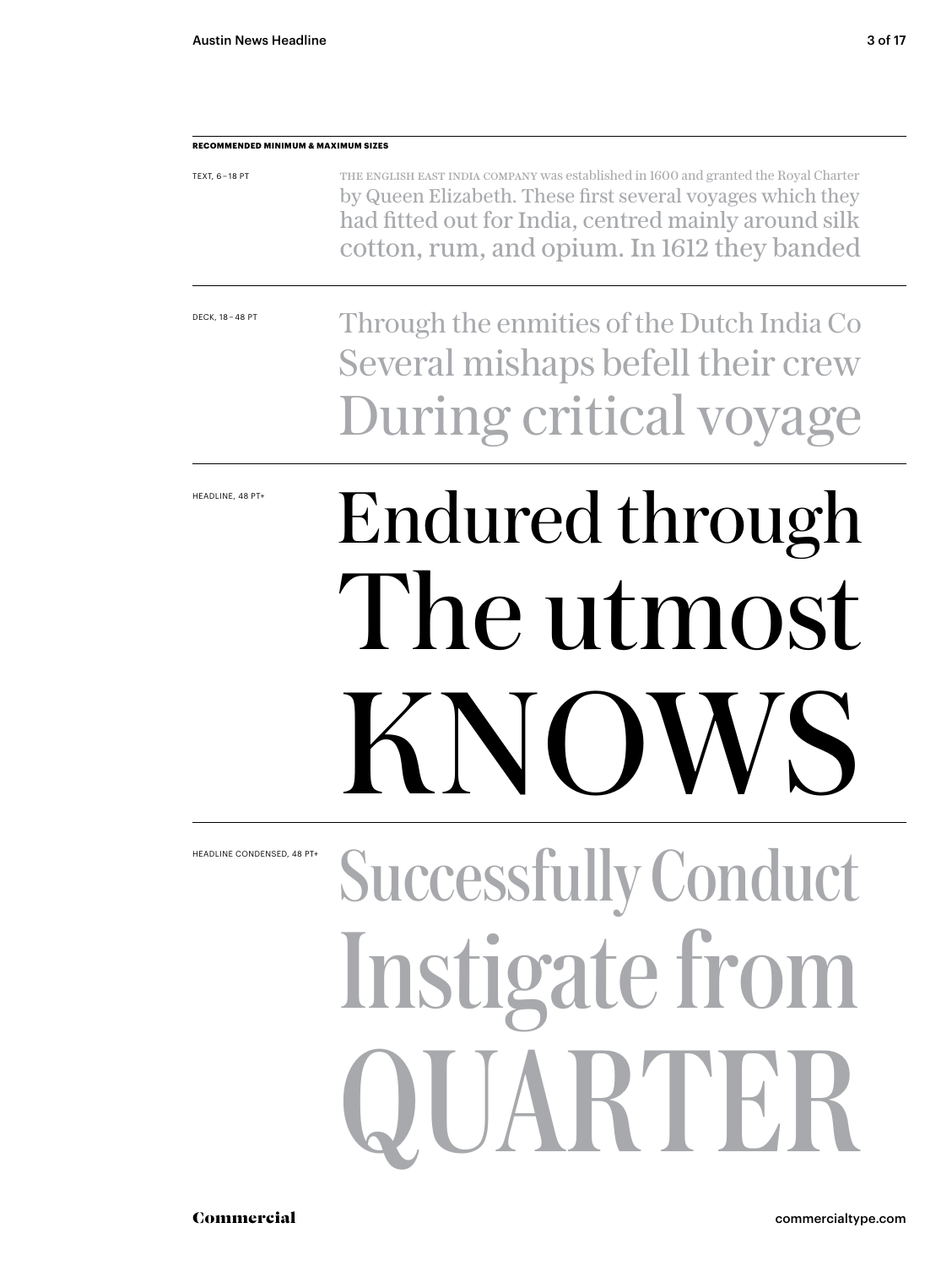# REKKEFØLGE Biofluorescence

AUSTIN NEWS HEADLINE LIGHT, 70 PT

## *SUBLIMACIÓN Transformations* AUSTIN NEWS HEADLINE LIGHT ITALIC, 70 PT

### FACILITATOR Knopentheorie AUSTIN NEWS HEADLINE ROMAN, 70 PT [ALTERNA

*PROPONENTS Andstæðingsins*

AUSTIN NEWS HEADLINE ITALIC, 70 PT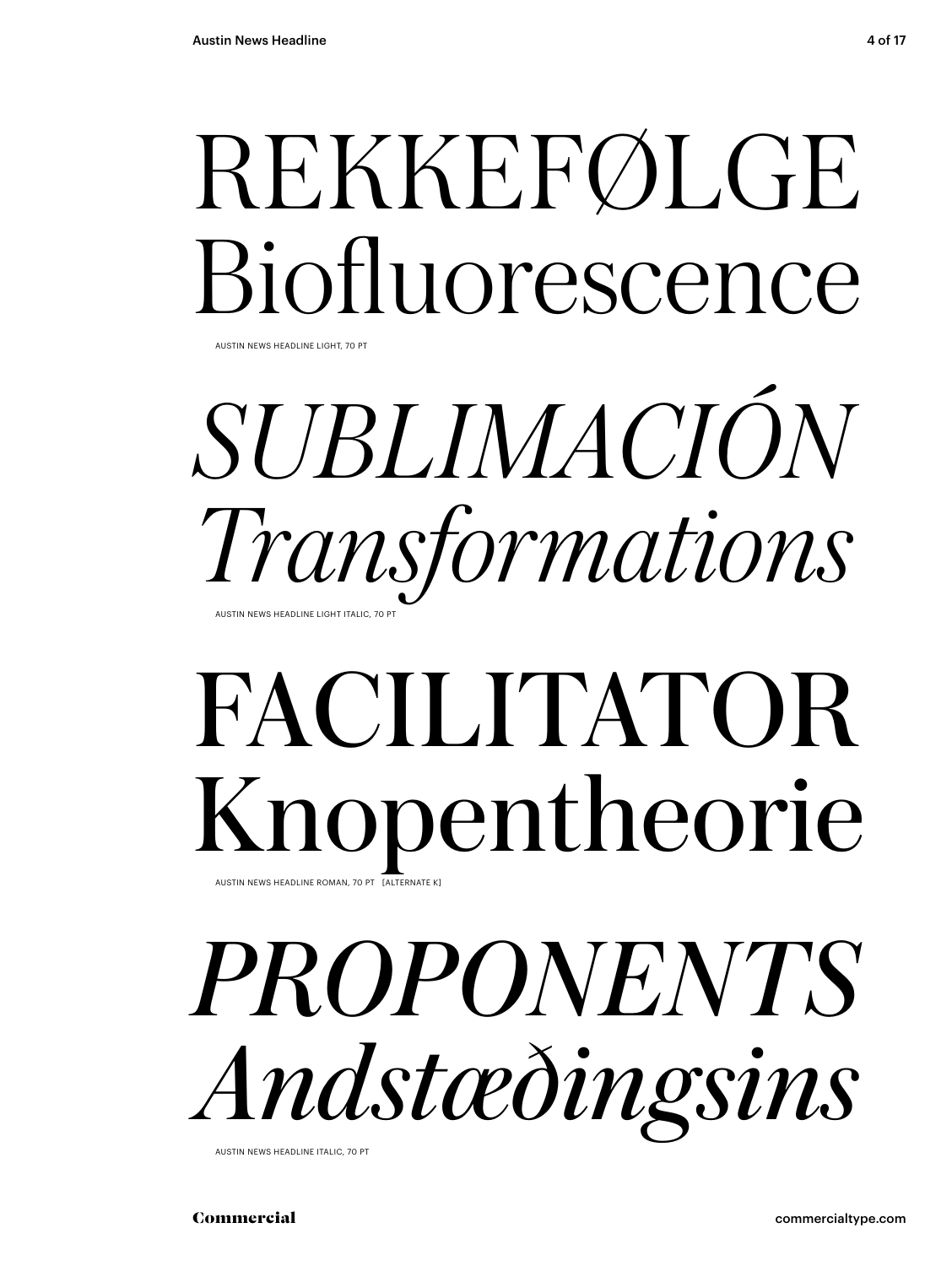# OPTIMIZERS Rotorreflexión

AUSTIN NEWS HEADLINE MEDIUM, 70 PT

## *STOCKHOLM Tilfældigheden* AUSTIN NEWS HEADLINE MEDIUM ITALIC, 70 PT. ISWASH M.T. ALTERNATE G

### **BESUCHTEN Keşfedilmiştir** AUSTIN NEWS HEADLINE SEMIBOLD, 70



AUSTIN NEWS HEADLINE SEMIBOLD ITALIC, 70 PT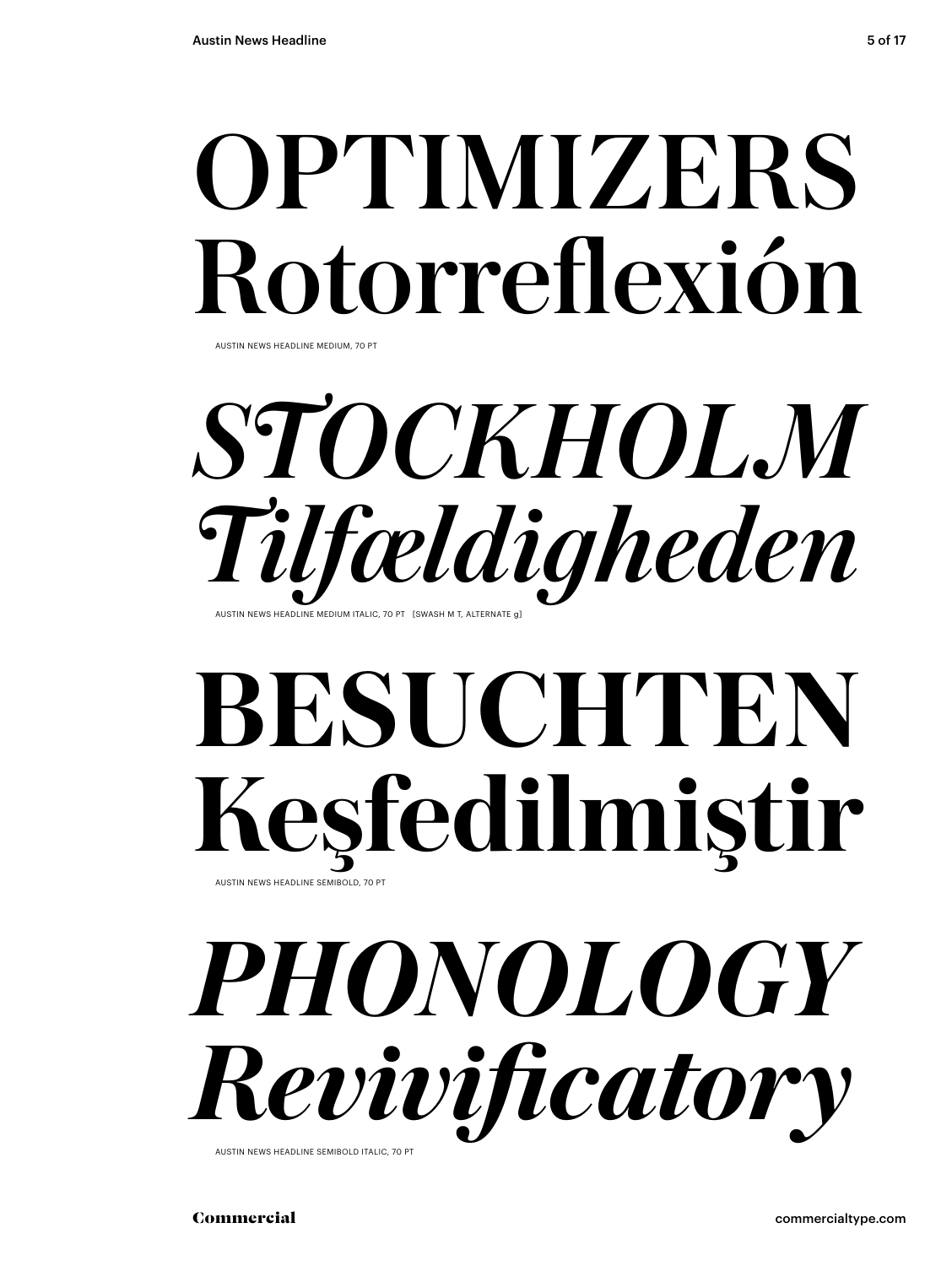# **EMPIRICIST** letsjerwater

AUSTIN NEWS HEADLINE BOLD, 70 PT

### *REFERENCE Investigatory* AUSTIN NEWS HEADLINE BOLD ITALIC, 70 PT [ALTERNATE a y]

# **CELEBRITY Thermotaxis**

AUSTIN NEWS HEADLINE EXTRABOLD, 70 PT

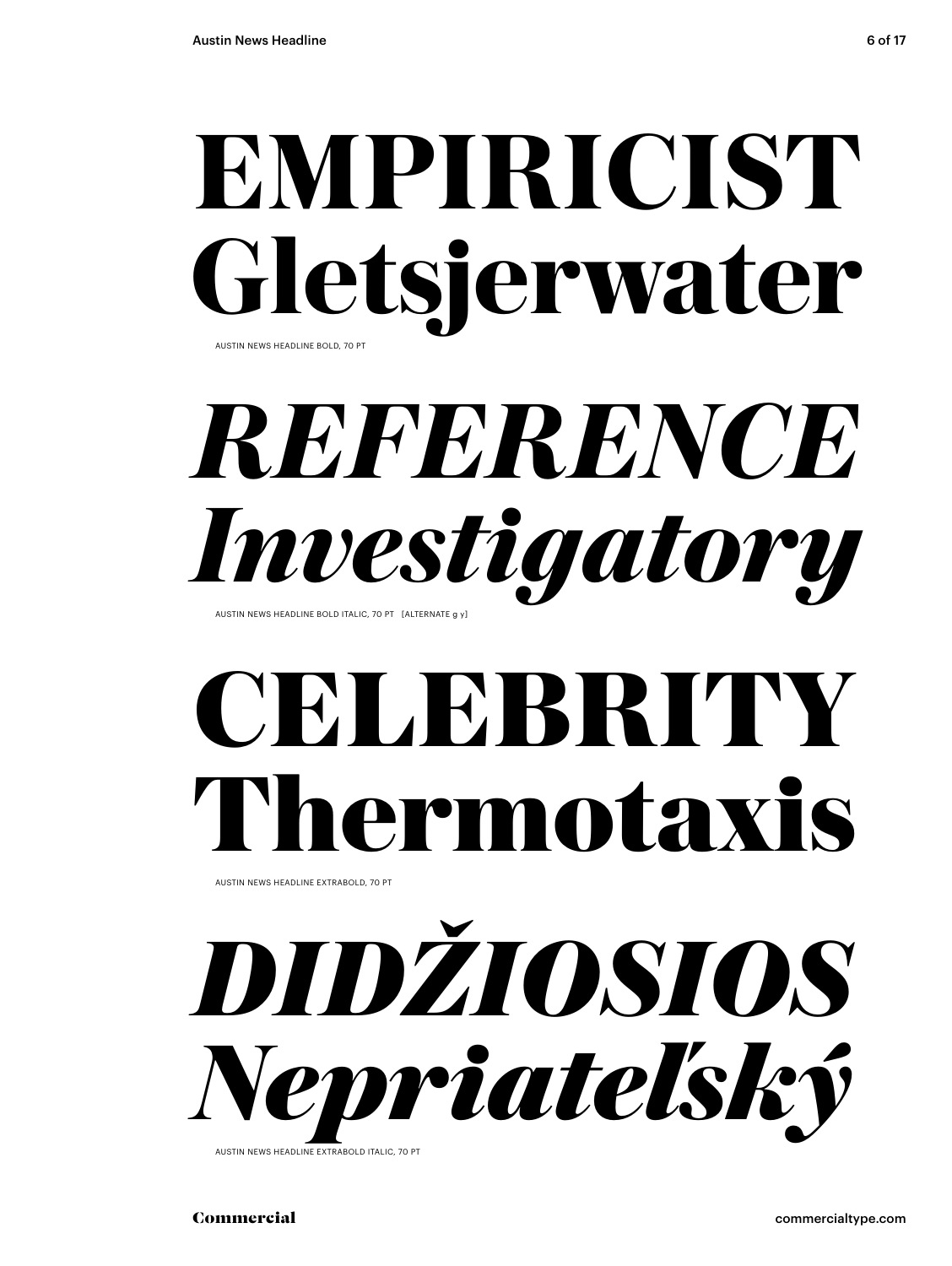

# *TEOLÓGICA Exceptional*

AUSTIN NEWS HEADLINE FAT ITALIC, 70 PT

## COMPLETĂ **Sługujący** AUSTIN NEWS HEADLINE ULTRA, 70 PT



AUSTIN NEWS HEADLINE ULTRA ITALIC, 70 PT [SWASH Q T]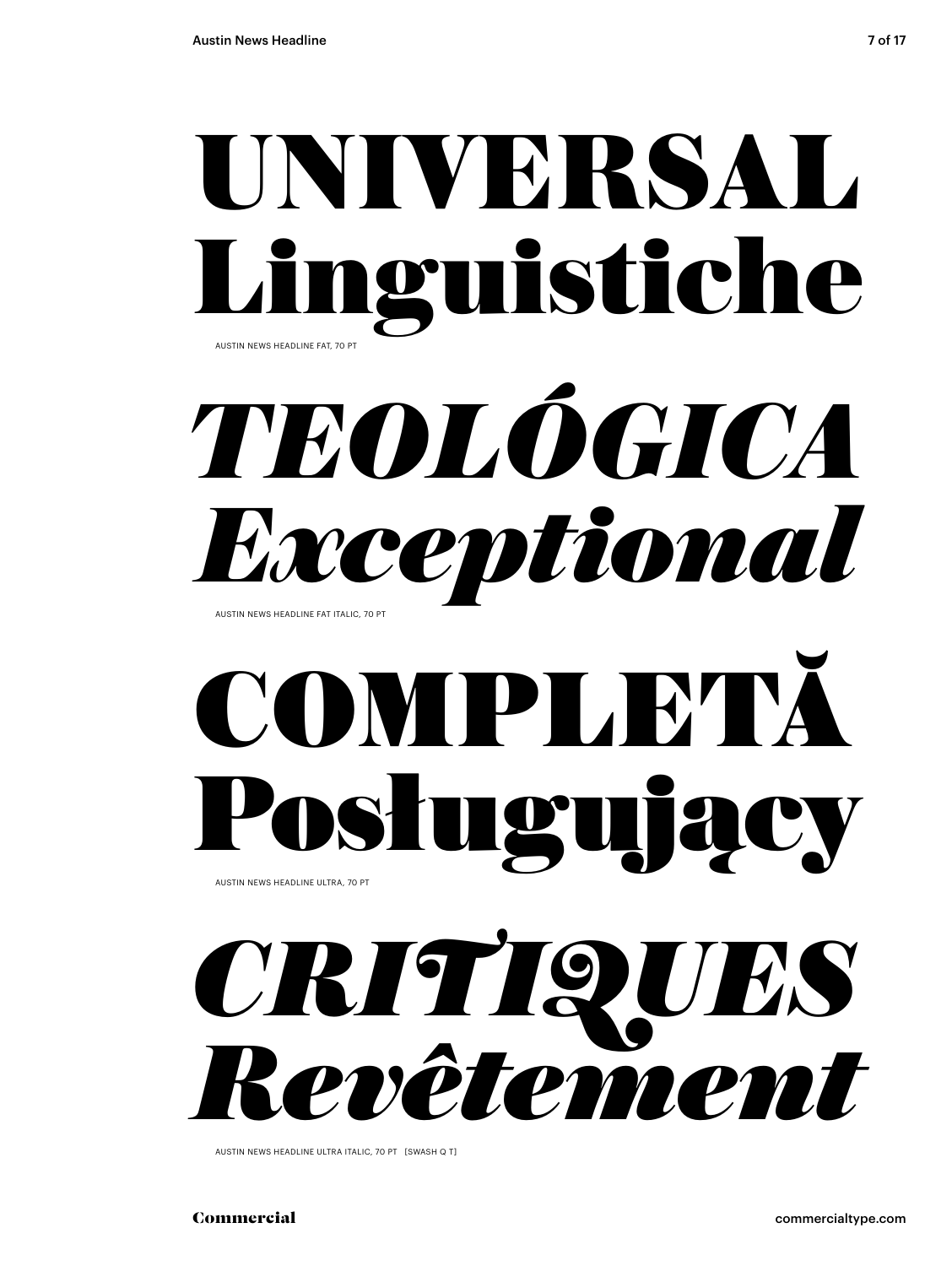The Revival Movement SEÑALE BIOMÉDICA Logischen Propädeutik AUSTIN NEWS HEADLINE LIGHT, 48 PT

*Le polynôme d'Alexander AMAZING RESEARCH Formal adopted 'opinion'* AUSTIN NEWS HEADLINE LIGHT ITALIC, 48 PT

### Schema di lavorazione PRŪSIŠKASIS MĖLIS Carolingian Heartland AUSTIN NEWS HEADLINE ROMAN, 48 PT

*Envisions a new village TIDIGARE FÖRSLAG Non-Acoustic Purposes*

AUSTIN NEWS HEADLINE ITALIC, 48 PT [SWASH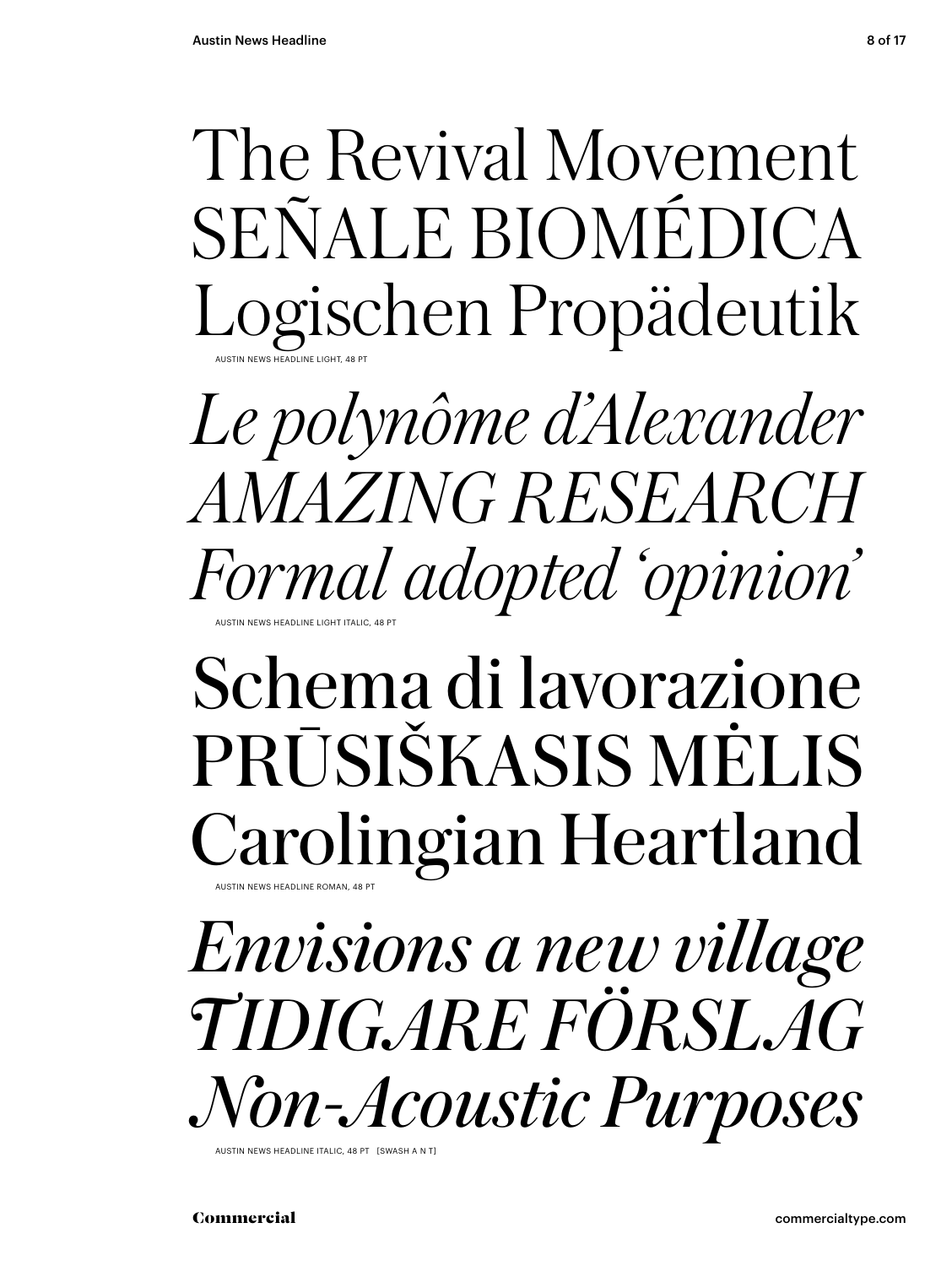### Vieux Port waterfront NATIONAL NOVELS Das Original von 1535 AUSTIN NEWS HEADLINE MEDIUM, 48 PT

*Populært ferieområde OVER £2.8 MILLION Região metropolitana* AUSTIN NEWS HEADLINE MEDIUM ITALIC, 48 PT

### **Megnyilatkozásokba VISUAL ENGINEER Shadow rapporteurs** AUSTIN NEWS HEADLINE SEMIBOLD, 48 PT

*Davidian Revolution POLAIRE RESPONS Filozofların atomlar* AUSTIN NEWS HEADLINE SEMIBOLD ITALI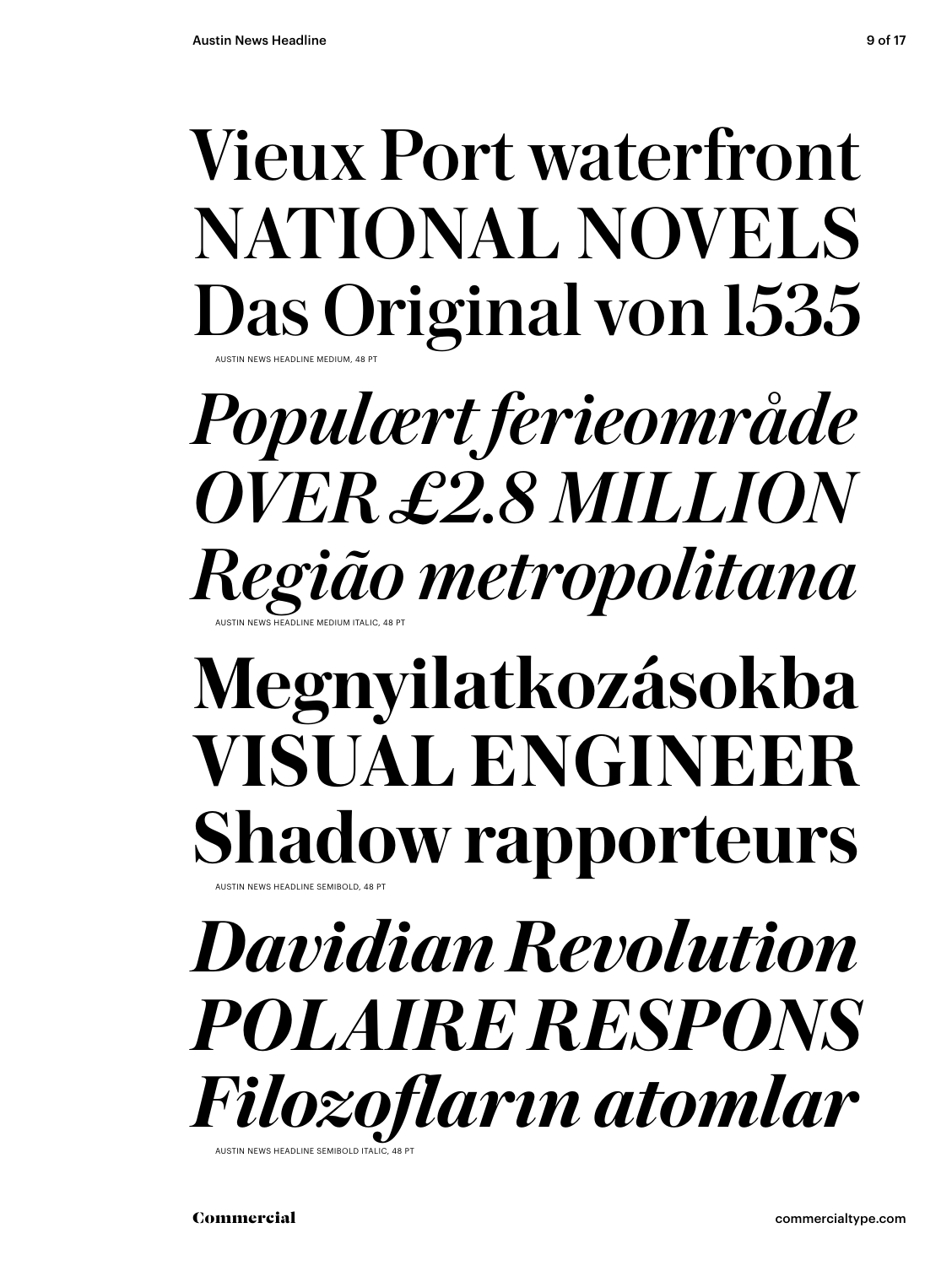AUSTIN NEWS HEADLINE BOLD, 48 PT

## **Ultraviolettisäteilyn MEÐ HLJÓÐNEMA Diplomatic security**

*La prima personale GROS ORCHESTRA Zemljopisni položaj* AUSTIN NEWS HEADLINE BOLD ITALIC, 48 PT

### **Uspořádaná trojice CRITICAL ESSAYS Belangrijkste werk** AUSTIN NEWS HEADLINE EXTRABOLD, 48 PT [ALTERNATE k]

## *Teams & Officiants MERIT PROJECT Se convirtió en 1911*

AUSTIN NEWS HEADLINE EXTRABOLD ITALIC, 48 PT [SWASH J M T &]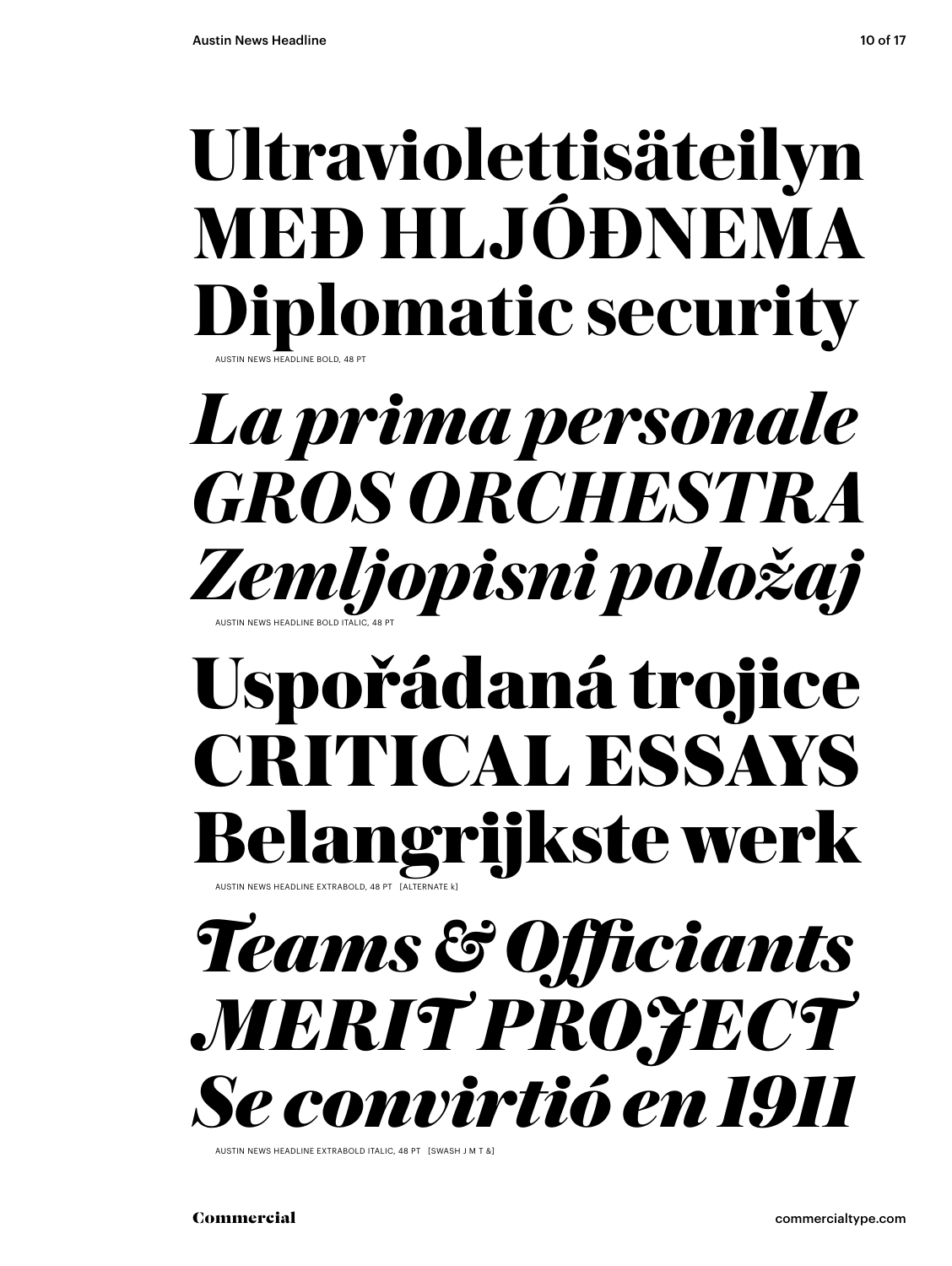### Priėmimo kapsulę HÝERÓNÝMUSAR Muscat-lajikkeista AUSTIN NEWS HEADLINE FAT, 48 PT

### *Leaked new detail EPOCA MODERNĂ Personal qualities* AUSTIN NEWS HEADLINE FAT ITALIC, 48 PT

## Naturphilosophie OPEN QUESTION rand monume

.<br>AUSTIN NEWS HEADLINE ULTRA, 48 PT

*El Estilo Artístico CHÂTEAU FRANC Congo watershed*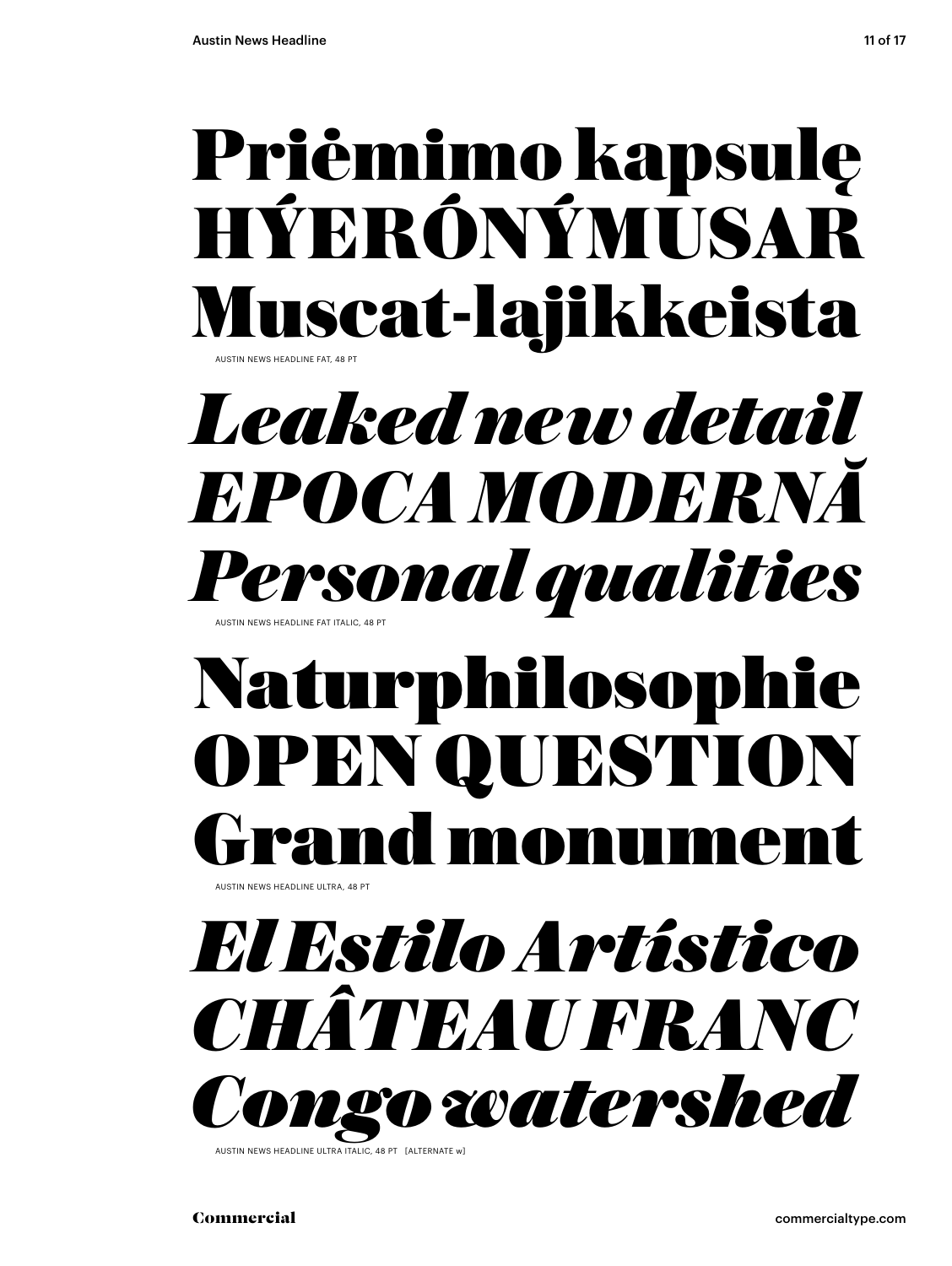### Chromolithograph AUSTIN NEWS HEADLINE LIGHT, 60 PT

Suðaustanverðum

AUSTIN NEWS HEADLINE ROMAN, 60 PT

#### Ekspresjonismen AUSTIN NEWS HEADLINE MEDIUM, 60 PT

# **Nächstkleineren**

AUSTIN NEWS HEADLINE SEMIBOLD, 60 PT [ALTERNATE k]

#### **Principalement** AUSTIN NEWS HEADLINE BOLD, 60 PT

**Iernationally** 

AUSTIN NEWS HEADLINE EXTRABOLD, 60 PT

# udzskaitlīgi

AUSTIN NEWS HEADLINE FAT, 60 PT



AUSTIN NEWS HEADLINE ULTRA, 60 PT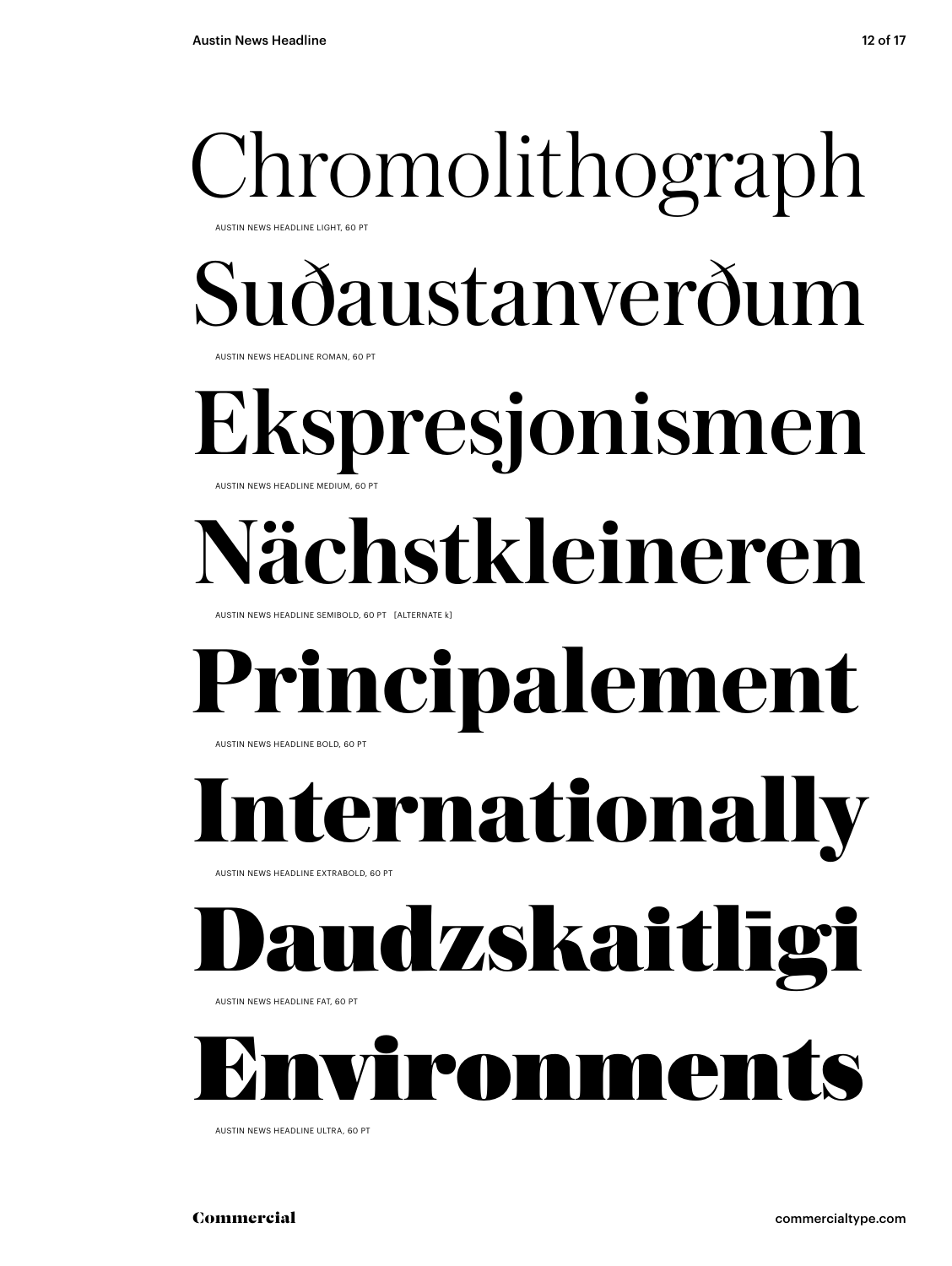

AUSTIN NEWS HEADLINE LIGHT ITALIC, 60 PT



*Autobiographical* AUSTIN NEWS HEADLINE MEDIUM ITALIC, 60 PT [ALTERNATE g]

*Bladbewegingen* 

NEWS HEADLINE SEMIBOLD ITALIC, 60

*Tradizionalista*

AUSTIN NEWS HEADLINE BOLD ITALIC, 60 P



AUSTIN NEWS HEADLINE EXTRABOLD ITALIC, 60 PT



AUSTIN NEWS HEADLINE FAT ITALIC, 60 PT



AUSTIN NEWS HEADLINE ULTRA ITALIC, 60 PT [ALTERNATE g y]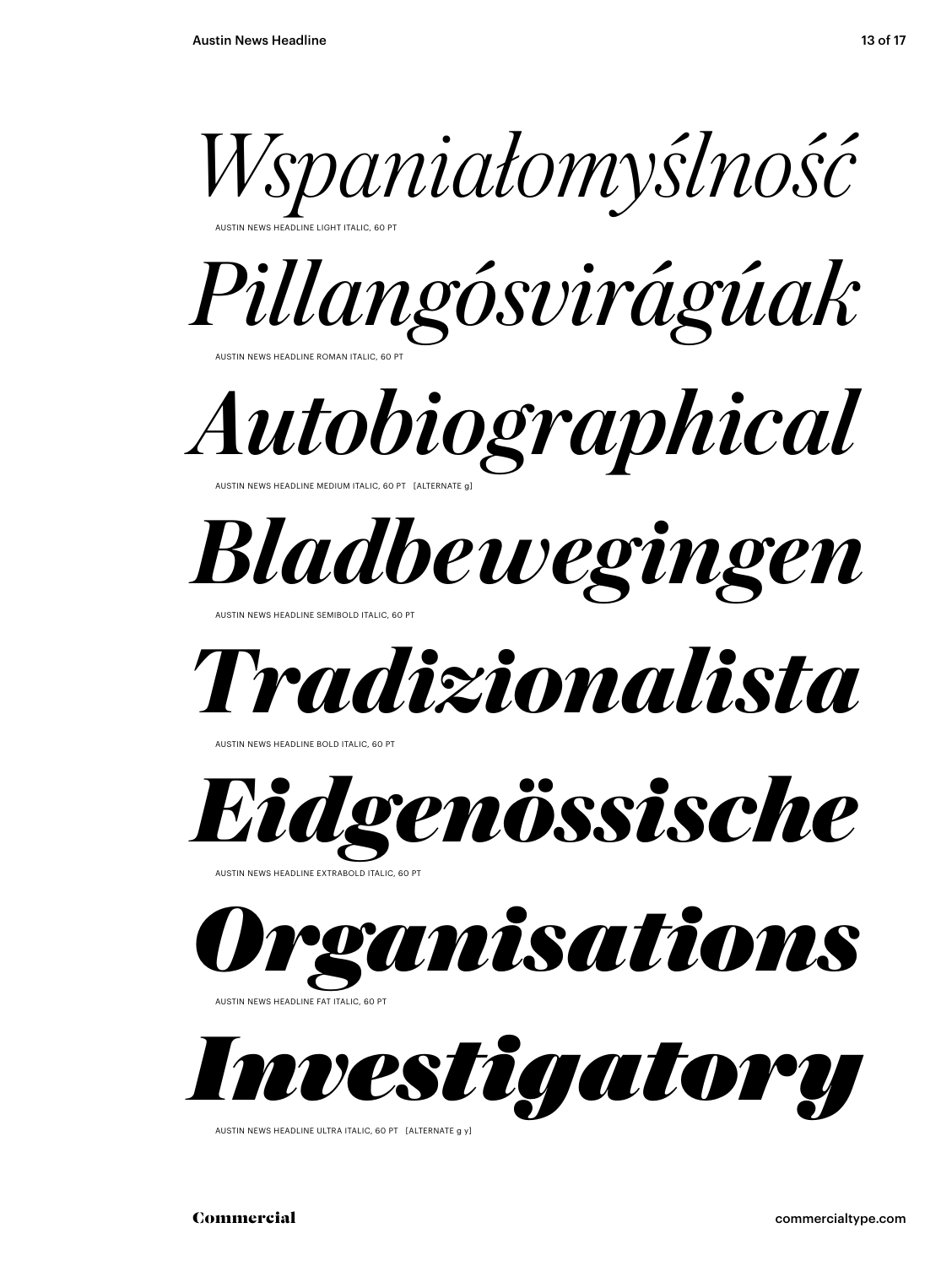| <b>UPPERCASE</b>                       | ABCDEFGHIJKLMNOPQRSTUVWXYZ                                                                                                                                                                                                                   |
|----------------------------------------|----------------------------------------------------------------------------------------------------------------------------------------------------------------------------------------------------------------------------------------------|
| LOWERCASE                              | abcdefghijklmnopqrstuvwxyz                                                                                                                                                                                                                   |
| STANDARD PUNCTUATION                   | $[1\cdot i\cdot ?\cdot ,: \cdot --\cup [\;]\{\}/ \backslash \&\textcircled{a}^{\star\cdot \cdot \cdot \cdot\cdot}\cdot ,\text{,}\text{ and }\text{``} \cdot \text{\$}\cdot \P\!\uparrow\text{*}\textcircled{c}^{\text{}}\text{''}^{\text{}}$ |
| ALL CAP PUNCTUATION                    | $i\partial$ :----()[]{}/ \@«»<>                                                                                                                                                                                                              |
| LIGATURES                              | fb ff fh fi fi fk fl ffb ffh ffi ffi ffk ffl                                                                                                                                                                                                 |
| PROPORTIONAL LINING<br>default figures | $$£EY1234567890$ cf%‰ <sup>ao</sup> #°<+=-×÷>                                                                                                                                                                                                |
| STYLISTIC ALTERNATES                   | K k fk ffk K k                                                                                                                                                                                                                               |
| <b>SWASHES</b>                         | Q.                                                                                                                                                                                                                                           |
| <b>ACCENTED UPPERCASE</b>              | ÁÂÀÄÅÃĂĀĀĄÅÆÆÇĆČĊÒĐÉÊÈËĚĖĒ<br>ĘĞĜĢĠĦĤÍÎÌĬIIĮĨĬĴĶŁĹĽĻĿŇŃŇNNÓÔ<br>ÒÖÕŐŌØØŒŔŘŖŠŚŞŜŞÞŤŢŦÚÛÙÜŬŰ<br>ŪŲŮŨŴŴŴŴÝŶŶŸIJŽŹŻ                                                                                                                              |
| ACCENTED LOWER CASE                    | áâàäåãăāaåææçćčĉċďđéêèëĕēeğĝģġħĥíî<br>iïiījīĭĵJķłĺľļŀñńňņŋ'nóôòöõőōøøœŕřŗßšśşŝ<br>şþťṭŧúûùüŭűūyůũẃŵẁẅýŷỳÿijžźż                                                                                                                               |

NOTE: AUSTIN NEWS DECK SUBSTITUTED HERE IN PLACE OF AUSTIN NEWS HEADLINE, WHICH IS NOT INTENDED FOR USE AT THIS SIZE. CHARACTER SET IS IDENTICAL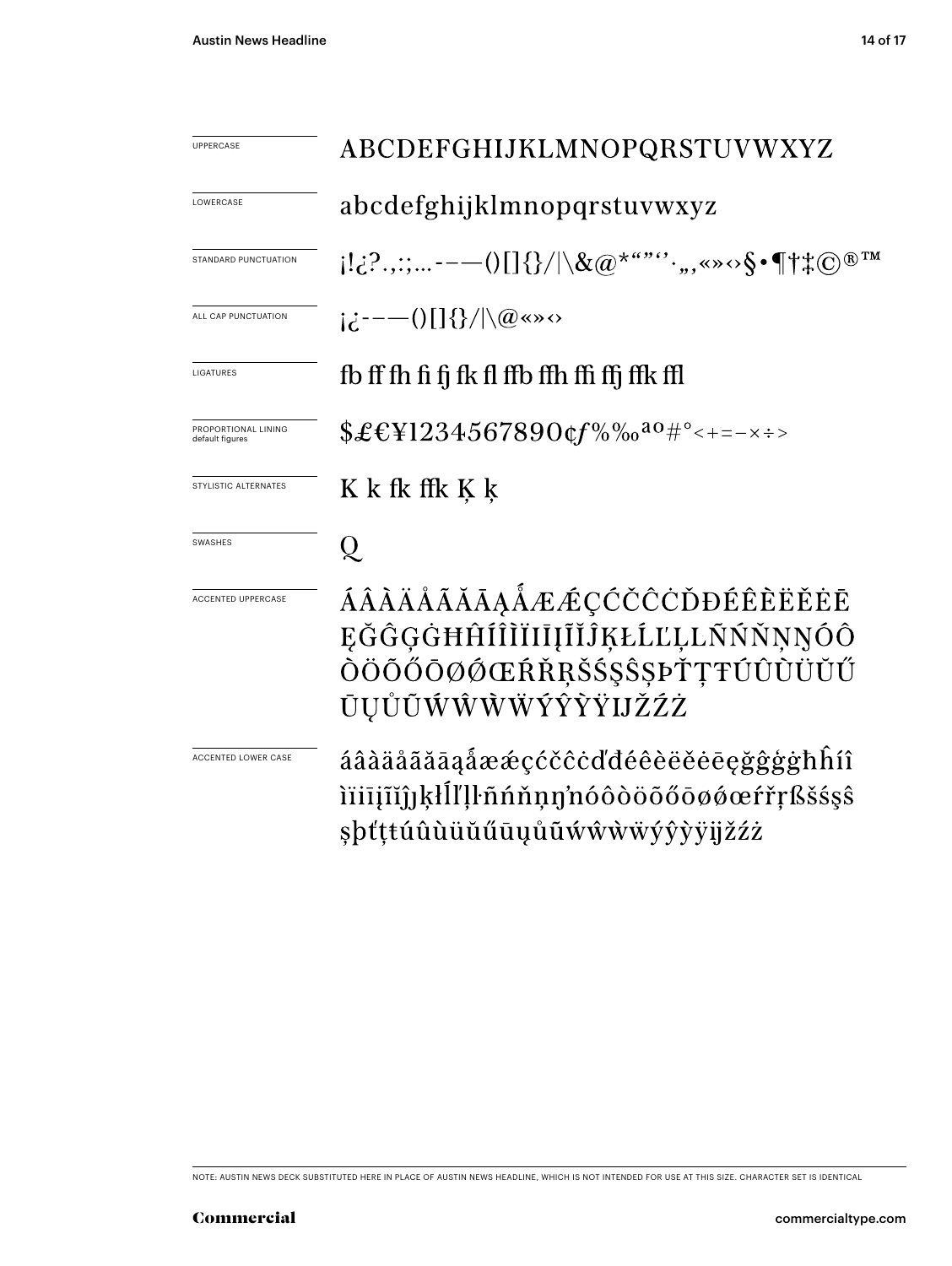| UPPERCASE                              | <i>ABCDEFGHIJKLMNOPQRSTUVWXYZ</i>                                                                                                                                                                                                                                                                                                                                                                                                                  |
|----------------------------------------|----------------------------------------------------------------------------------------------------------------------------------------------------------------------------------------------------------------------------------------------------------------------------------------------------------------------------------------------------------------------------------------------------------------------------------------------------|
| LOWERCASE                              | abcdefghijklmnopqrstuvwxyz                                                                                                                                                                                                                                                                                                                                                                                                                         |
| STANDARD PUNCTUATION                   | $\{ \langle i_{\mathcal{S}}^{j_1}, \ldots \rangle \}_{j_{\mathcal{S}}^{j_{\mathcal{S}}}, \ldots}$ , $\{ \langle j_{\mathcal{S}}^{j_{\mathcal{S}}}\rangle \}_{j_{\mathcal{S}}^{j_{\mathcal{S}}}(\mathbb{R}^{N})}$ , $\langle j_{\mathcal{S}}^{j_{\mathcal{S}}}, \ldots \rangle \}_{j_{\mathcal{S}}^{j_{\mathcal{S}}}(\mathbb{R}^{N})}$ , $\langle j_{\mathcal{S}}^{j_{\mathcal{S}}}, \ldots \rangle \}_{j_{\mathcal{S}}^{j_{\mathcal{S}}}, \ldots}$ |
| ALL CAP PUNCTUATION                    | $i\dot{\delta}^{---}(0[]\{\}/  \langle @\infty \rangle$                                                                                                                                                                                                                                                                                                                                                                                            |
| LIGATURES                              | fb ff fh fi fj fk fl ffb ffh ffi ffj ffk ffl                                                                                                                                                                                                                                                                                                                                                                                                       |
| PROPORTIONAL LINING<br>default figures | $$ \pounds \pounds \pounds \pounds 1234567890$ of %% $^{a_0}$ # $^{\circ}$ < + = – $\times$ $\div$ >                                                                                                                                                                                                                                                                                                                                               |
| STYLISTIC ALTERNATES                   | AKVW ggyw &<br><i>ÀÁÂÃÄÅĀĀĀĀĶŴŴŴ</i><br><i>ğĝģġğĝġġýŷỳÿŵŵw</i>                                                                                                                                                                                                                                                                                                                                                                                     |
| SWASHES                                | AJMNQTVWY &<br><i>ÀÁÂÃÄÄĀĀĄÁ JÑNNN</i><br>ŤŢŦŴŴŴŴŶŶŶŸ                                                                                                                                                                                                                                                                                                                                                                                              |
| ACCENTED UPPERCASE                     | ÁÂÀÄÅÃĂĀĀĄÅÆÆÇĆČĊŎĐÉÊÈËËĒĘ<br>ĞĜĢĠĦĤÍÎÌĬIĪĮĨĬĴĶŁĹĽĻĿÑŃŇŅŊÓÔÒ<br>ÖÕŐŌØØŒŔŘŖŠŚŞŜŞÞŤŢŦÚÛÙÜŬŰŪ<br><i><b>UŮŨŴŴŴŴÝŶŶŸIJŽŹŻ</b></i>                                                                                                                                                                                                                                                                                                                       |
| ACCENTED LOWER CASE                    | áâàäåããāąåææçćčĉċďđéêèëĕēegğĝģġħĥíîìï<br>iījīĭĵĵķŀĺľļŀñńňņŋ'nóôòöõőōøøœŕřŗßšśşŝşþť<br>ţŧúûùüŭűūųůũŵŵŵŵýŷỳÿžźż                                                                                                                                                                                                                                                                                                                                      |

NOTE: AUSTIN NEWS DECK SUBSTITUTED HERE IN PLACE OF AUSTIN NEWS HEADLINE, WHICH IS NOT INTENDED FOR USE AT THIS SIZE. CHARACTER SET IS IDENTICAL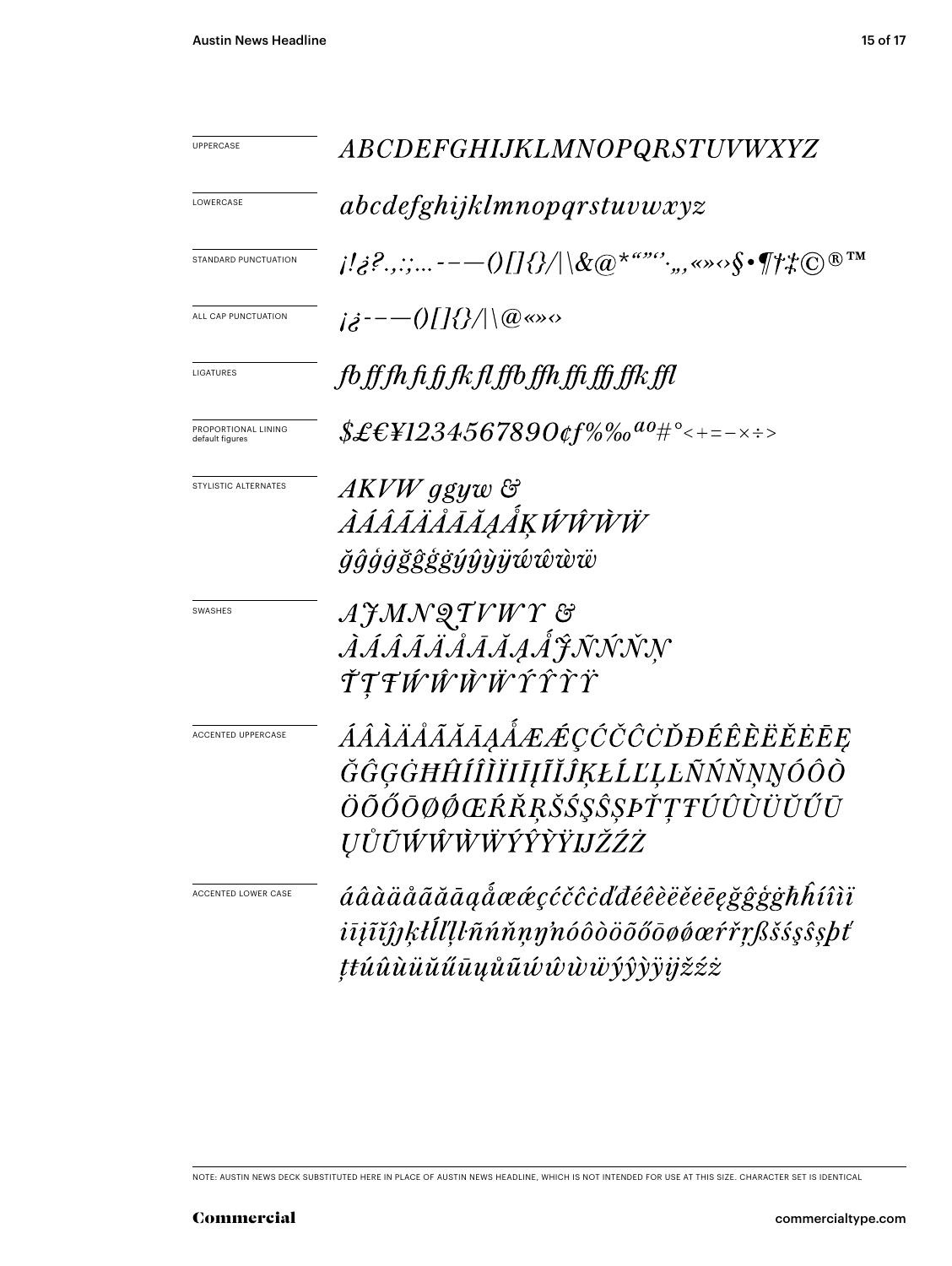LANGUAGE FEATURE<br>Română ș accent ÎNSUŞI faimoşi ştiri ÎNSUŞI faimoşi ştiri PROPORTIONAL LINING default figures ALL CAPS opens up spacing, moves punctuation up May: \$3,460 €1,895 June: **¥7,031 £7,215** 1 Gal. [3.78 L]  $\omega \pounds 20$ May: \$3,460 €1,895 June: **¥7,031 £7,215** 1 GAL. [3.78 L] @ £20 **OPENTYPE FEATURES** FAMILY WIDE **DEACTIVATED ACTIVATED OPENTYPE FEATURES** ROMAN STYLISTIC SET 01 alternate K k SWASH KINGS offkey backers KINGS offkey backers QUEEN Quietly Quell **DEACTIVATED ACTIVATED** QUEEN Quietly Quell

Knights know & kneel Knights know & kneel

**ACTIVATED**

*Knighthoods & Knaves Knighthoods & Knaves Average Weight Varies Factual & Inescapable Bewildered know-how Warily gained velocity Warily gained velocity RANKING Knowledge A Many Valid Queries Never Justify Talking Groggy night manager June Yellowtail Quest*

NOTE: AUSTIN NEWS DECK SUBSTITUTED HERE IN PLACE OF AUSTIN NEWS HEADLINE, WHICH IS NOT INTENDED FOR USE AT THIS SIZE.

*RANKING Knowledge*

*A Many Valid Queries*

**DEACTIVATED**

*Never Justify Talking*

*Bewildered know-how*

*Groggy night manager*

*Factual & Inescapable*

*June Yellowtail Quest*

*Average Weight Varies*

**OPENTYPE FEATURES**

STYLISTIC ALTERNATES Illustrator/Photoshop

STYLISTIC SET 01 alternate K

STYLISTIC SET 02 alternate g y

STYLISTIC SET 03 alternate g

STYLISTIC SET 04 alternate w

STYLISTIC SET 05 alternate &

STYLISTIC SET 06 alternate J Q Y

STYLISTIC SET 07 steeper angle on A V W

STYLISTIC ALTERNATES Illustrator/Photoshop

**ITALIC** 

Q

SWASH A J M N Q T V W Y &